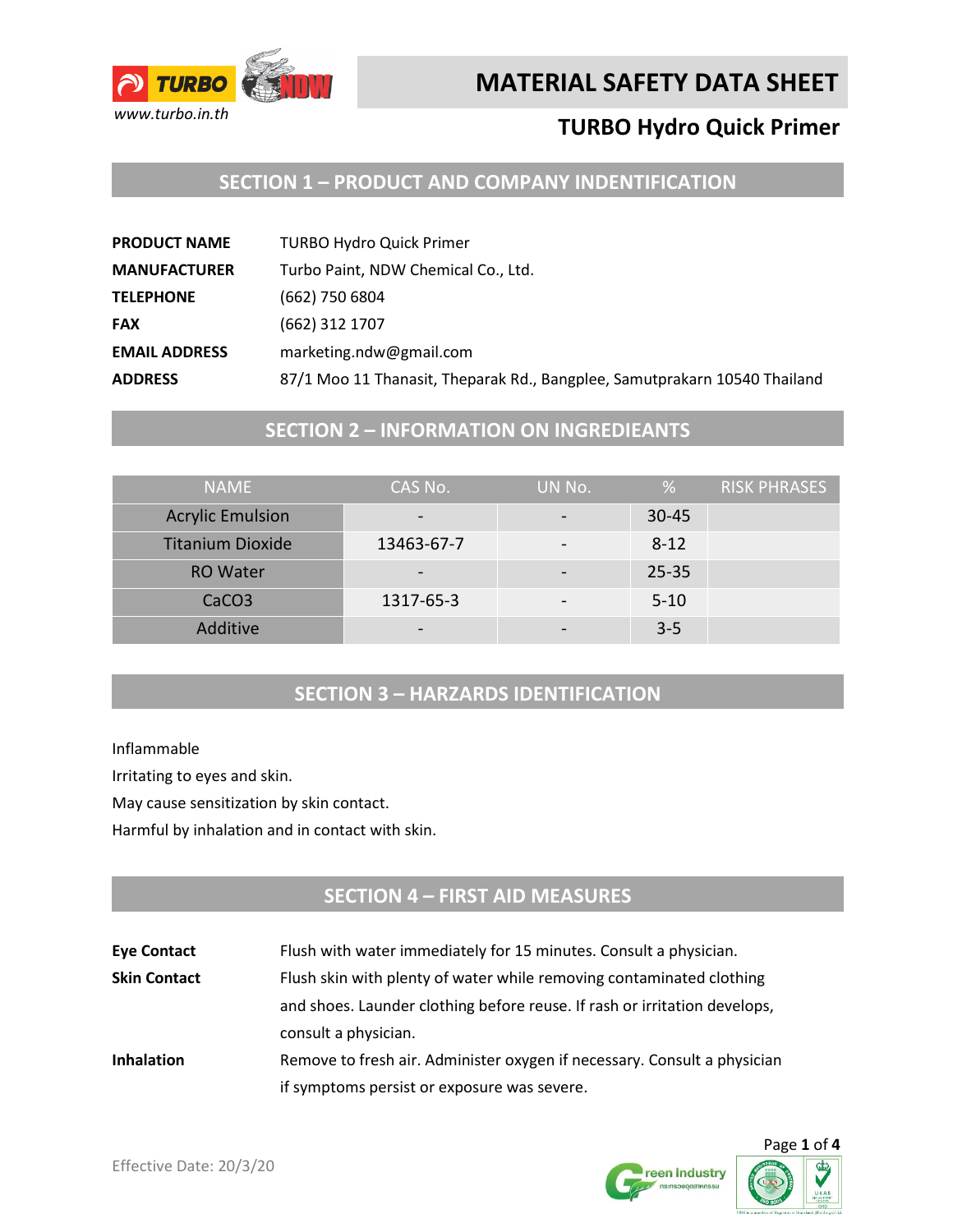

## **TURBO Hydro Quick Primer**

**Ingestion** If swallowed do not induce vomiting. Seek immediate medical attention.

### **SECTION 5 – FIRE AND EXPLOSION HAZARD DATA**

**Extinguishing Media** Recommended: alcohol resistant foam, CO2, powders, water spray. **Recommendations** Fire will produce dense black smoke. Exposure to decomposition products may cause a health hazard. Appropriate breathing apparatus may be required. Cool closed containers exposed to fire with water. Do not release runoff from fire to sewers or waterways.

#### **SECTION 6 – ACCIDENTAL RELEASE MEASURES**

**Personal Precautions** Exclude sources of ignition and ventilate the area. Avoid breathing vapor or mist. Refer to protective measures listed in sections 7 and 8. **Spill** Contain and collect spillage with non-combustible absorbent materials, e.g. sand, earth, vermiculite, diatomaceous earth and place in container for disposal according to local regulations (see section 13). Do not allow to enter drains or watercourses. Clean preferably with a detergent; avoid use of solvents. If the product contaminates lakes, rivers or sewage, inform appropriate authorities in accordance with local regulations.

### **SECTION 7 – HANDLING AND STORAGE**

| <b>Handling</b> | Do not get in eyes, on skin, or on clothing. Keep container tightly closed        |
|-----------------|-----------------------------------------------------------------------------------|
|                 | when not in use. Wear personal protection equipment. Do not breathe               |
|                 | vapors. Wash thoroughly after handling. If pouring or transferring materials,     |
|                 | ground all containers and tools. Do not weld, heat, cut or drill on full or empty |
|                 | containers. Avoid breathing vapors or spray mist.                                 |
| <b>Storage</b>  | Keep away from heat, sparks, open flames and oxidizing agents. Keep containers    |
|                 | closed. Store in a cool, dry place with adequate ventilation.                     |

### **SECTION 8 – EXPOSURE CONTROLS / PERSONAL PROTECTION**

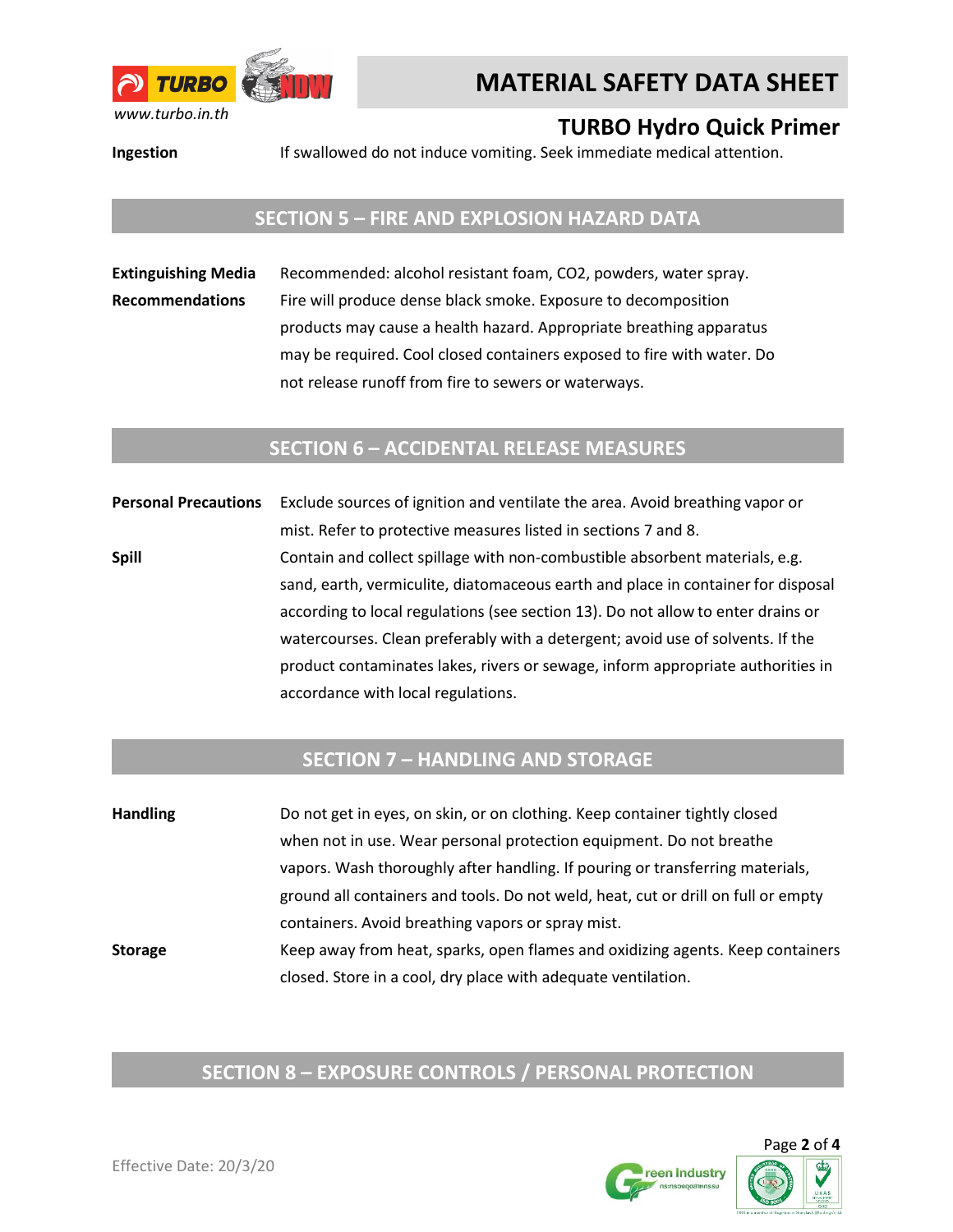

*www.turbo.in.th*

# **TURBO Hydro Quick Primer**

**Engineering Measures** Provide forced air ventilation when applying in confined spaces. **Respiratory Protection** Unlikely to be necessary. Use approved chemical filter respirator. Eyes Safety glasses or chemical eye goggles are suggested. Hands Non-natural, non-butyl rubber gloves are recommended. **Skin** Use protective clothing. Remove contaminated clothing and wash the affected with soap and water.

### **SECTION 9 – PHYSICAL AND CHEMICAL PROPERTIES**

| <b>Physical State</b>      | Liquid        |  |  |
|----------------------------|---------------|--|--|
| Color                      | Milky White   |  |  |
| Odor                       | Low Odor      |  |  |
| <b>Specific Gravity</b>    | $1.10 - 1.15$ |  |  |
| <b>Viscosity</b>           |               |  |  |
| <b>Solubility in Water</b> | Soluble       |  |  |

### **SECTION 10 – STABILITY AND REACTIVITY**

**Stability** Stable under recommended storage and handling conditions (see section 7). **Hazardous Decomposition Products** carbon monoxide, carbon dioxide, smoke, oxides of nitrogen. **Strong exothermic reactions constraints** oxidizing agents, strong alkalis, strong acids.

### **SECTION 11 – TOXICOLOGICAL INFORMATION**

Not Available

### **SECTION 12 – ECOLOGICAL INFORMATION**

Prolonged or repeated contact may cause chronic dermatitis. Appreciable evaporation to air is expected in the environment.

### **SECTION 13 – DISPOSAL CONSIDERATIONS**



Effective Date: 20/3/20